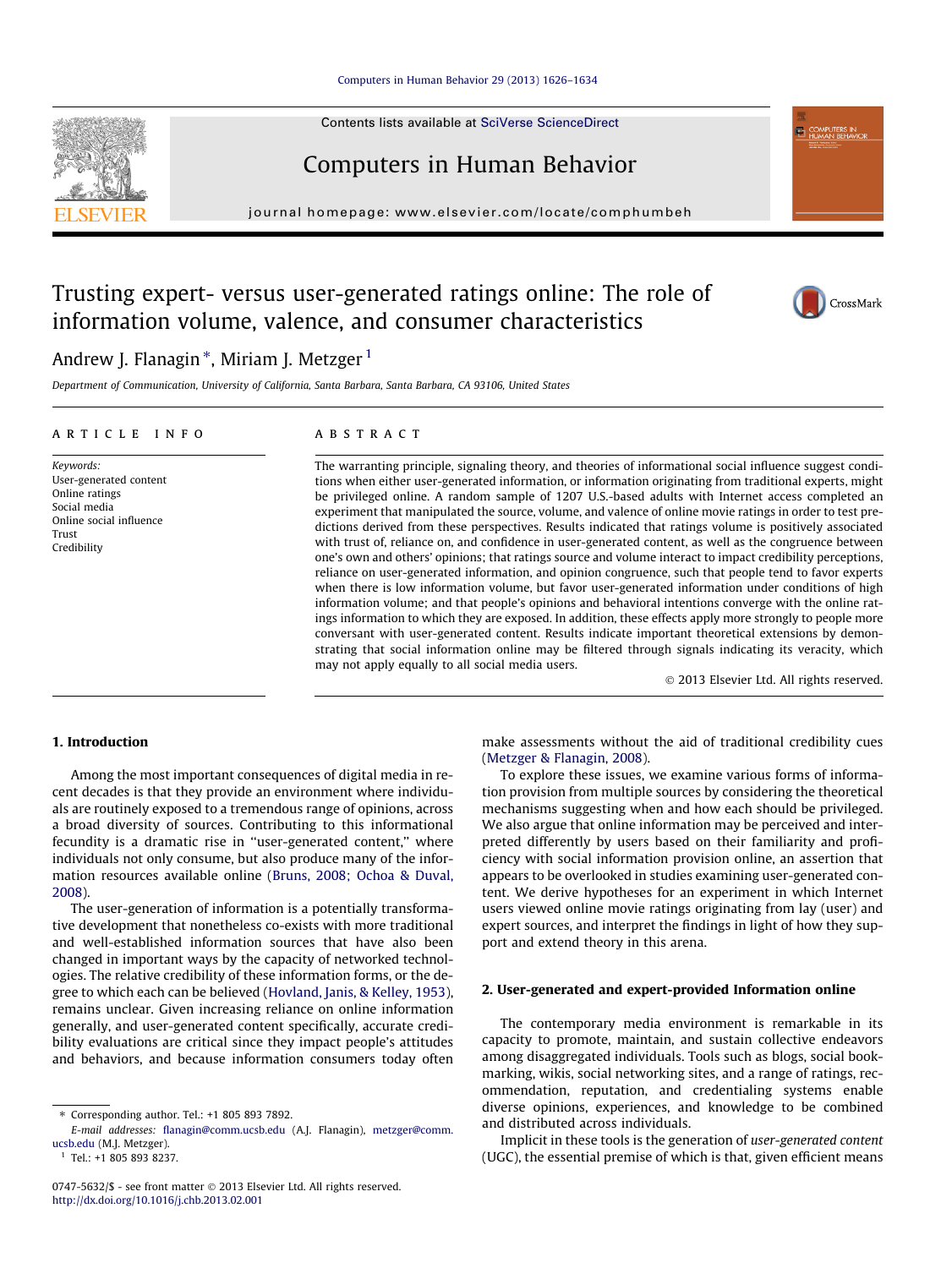of information sharing by individuals, collective benefits will emerge from aggregated contributions. The core advantage underlying UGC is its capacity to leverage the highly experiential aspects of people's knowledge and information, making aggregated individual experiences available to many. In spite of their relative lack of official authority, users may possess relevant expertise due to their firsthand knowledge or experience with a topic or situation, and thus may be accurately perceived by others as having a great deal of experiential credibility [\(Flanagin & Metzger, 2008](#page-8-0); see also [Wilson, 1983](#page-8-0)). Due to this, it is argued that networked tools and applications can ''replace the authoritative heft of traditional institutions with the surging wisdom of crowds'' [\(Madden & Fox, 2006,](#page-8-0) [p. 2](#page-8-0)). In this way, non-credentialed forms of authority may gain credence due to the unique features of digitally networked media.

Overshadowed at times by the recent enthusiasm surrounding UGC, however, is recognition of the considerable online information resources provided not by typical Internet users themselves but rather by traditionally recognized ''expert'' sources. The credibility of these sources hinges not on the aggregated, crowdsourced opinions of many, but on traditional markers of expertise. These include specific education or training, formal or official positions attained by virtue of these, and institutional affiliations or credentials. Thus, alongside the tremendous user-generated information repositories available today, information from these more traditionally recognized expert sources is also prominent, and is more widely accessible than in the past due to the networked capacity of digital media technologies.

## 3. Processes of information evaluation in the digital media environment

In light of the potential of both the experiential credibility of UGC and the credentialed authority of experts, questions arise as to which information source might be privileged under what circumstances, and what factors might impact people's information evaluations. To address these questions, we invoke theories that focus on processes of information evaluation through methods of manipulation determination and social influence, including theories of warranting and signaling, as well as informational social influence. These perspectives provide insight into when and why aggregated UGC, such as that contained in consumer ratings or reviews online, might be viewed as a credible source of information, as well as the factors that impact user opinions and behaviors online.

#### 3.1. Information assessment through warrants and signals

[Walther and Parks's \(2002\)](#page-8-0) warranting principle suggests that people's judgments of information obtained online, where key personal and relational information is often missing (and where users may suspect others of distorting their self-presentations), are more aptly based on information that cannot be easily manipulated by an information source. They define the ''warranting value of information...as being derived from the receiver's perception about the extent to which the content of that information is immune to manipulation'' (p. 552). Relatedly, signaling theory [\(Donath, 2007\)](#page-8-0) argues that certain signals available online about information sources—particularly those signals that are difficult to fake, are supported by the rule of law or social convention, or are costly to obtain or to mimic—are most reliable for assessing information quality and source expertise and, therefore, can be trusted. Both of these perspectives suggest that specific information cues may be particularly credible online.

Tests invoking the warranting principle and signaling theory show that cues that are difficult to fake online are indeed seen as more credible. For example, in support of the warranting principle, friends' comments about an individual Facebook profile owner were more influential in assessments of the individual's physical attractiveness than self-comments were ([Walther, Van Der Heide,](#page-8-0) [Hamel, & Shulman, 2009\)](#page-8-0) and information generated by others had a higher impact than self-generated information on communal orientation (although some important boundary conditions were also discovered; [Utz, 2010\)](#page-8-0). Consistent with signaling theory, a variety of signals (i.e., seller reputation, product condition, and argument quality) have been shown to predict important outcomes in online auctions (e.g., number of bids, auction success, and willingness to pay; [Shen, Chiou, & Kuo, 2011](#page-8-0)), and people also put greater emphasis on signals that are costly to fake when judging expertise online ([Shami, Ehrlich, Gay, & Hancock, 2009\)](#page-8-0).

#### 3.2. Processes of informational social influence online

It is long-known and well-established that individuals are influenced by the opinions and actions of those around them, and that people respond to social pressures of various kinds, including persuasion, peer pressure, and conformity ([Asch, 1951, 1955; Cialdini,](#page-8-0) [2001; Kelman, 1958; Milgram, 1974](#page-8-0)). Informational social influence, for instance, is the tendency to ''accept information obtained from another as evidence about reality'' [\(Deutsch & Gerard, 1955, p. 629\)](#page-8-0). Particularly in the absence of firsthand experience, people tend to believe that others' interpretations are more correct than their own, and rely on other people to help them choose appropriate courses of action. In this manner, people will infer unobservable characteristics of a focal object by the observed opinions of others, thereby reducing their situational uncertainty, often by internalizing those opinions [\(Burnkrant & Cousineau, 1975](#page-8-0)). Information provided by others thus becomes influential as a means of removing ambiguity and establishing subjective validity. Conformity effects of this type are most pronounced when a situation is ambiguous and when others are viewed as having topic expertise ([Aronson, Wilson, & Akert, 2004\)](#page-8-0).

Demonstrating the effects of informational social influence online, people tend to rate movies consistent with the observed ratings of others ([Cosley, Lam, Albert, Konstan, & Riedl, 2003\)](#page-8-0), people's choices online are swayed by others' opinions in recommender systems [\(Zhu, Huberman, & Luon, 2011](#page-8-0)), and musically-induced emotions even conform to others' emotional ratings ([Egermann, Grewe, Kopiez, & Altenmuller, 2009](#page-8-0)). In addition, the rate of adoption of user-created content online has been shown to be particularly prone to the social influences of friends ([Bakshy,](#page-8-0) [Karrer, & Adamic, 2009](#page-8-0)), and the social influence of others' opinions online has been demonstrated to guide individuals' expectations ([Kowai-Bell, Guadagno, Little, Preiss, & Hensley, 2011](#page-8-0)). In these ways, informational social influence stems from the information resources provided by socially available others, which can serve to disambiguate complex or ambiguous information environments.

#### 4. The nature of information provision and the construction of opinions and behaviors

The theoretical foundations of warranting, signaling, and informational social influence suggest specific influences on individuals acting in an information-rich environment populated with both UGC and expert opinions. As discussed earlier, both the warranting principle and signaling theory suggest that cues that are harder to manipulate are likely to be seen as more credible since they are usually difficult or costly to obtain. In many UGC applications, information sources are aggregated in a fashion that makes it unlikely that any among them has control over the opinions ultimately represented. Therefore, although any one instance of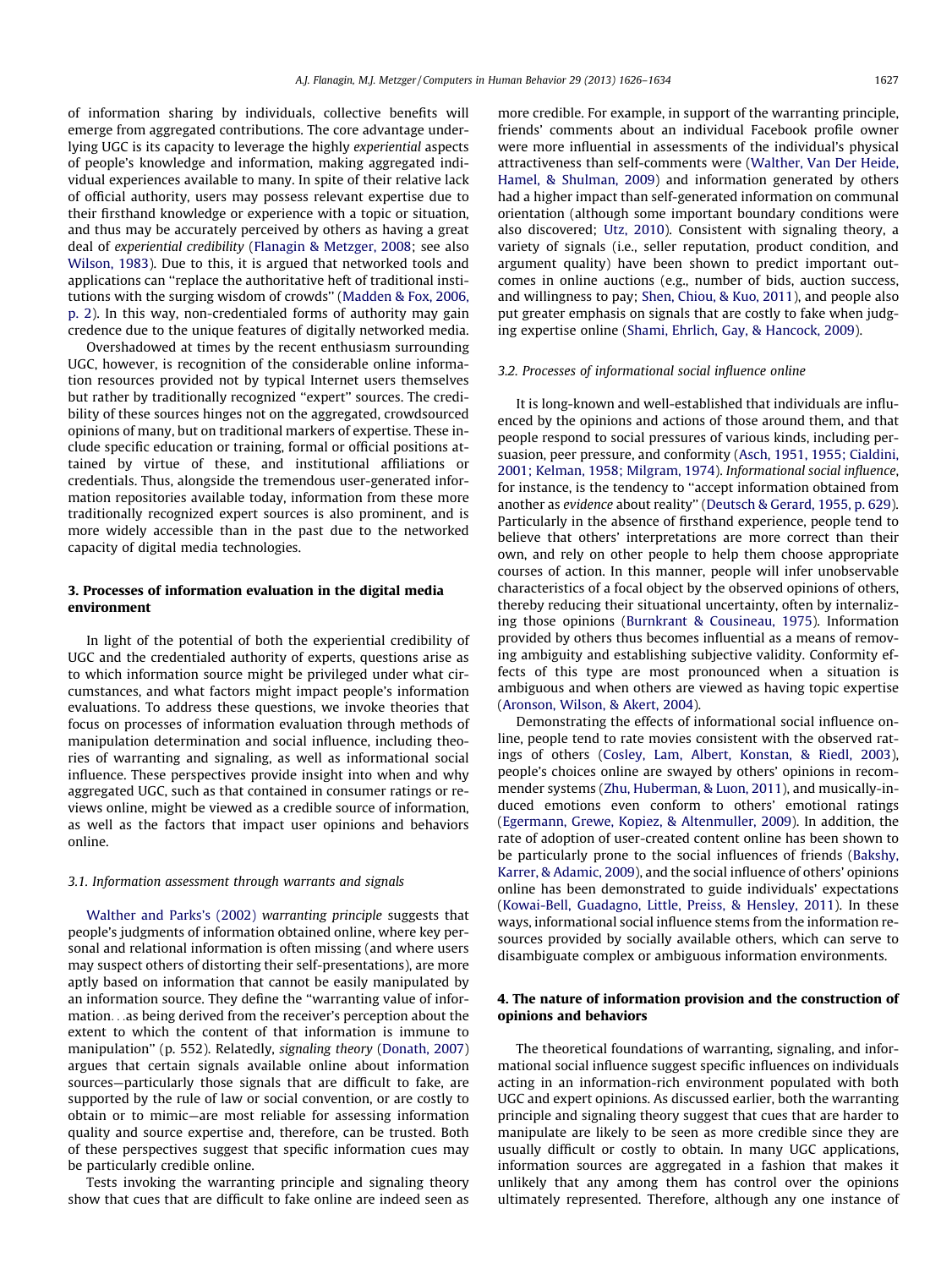UGC may be manipulated and may therefore be unreliable, usergenerated information in the aggregate is less readily manipulated. And, according to the law of large numbers, any manipulation of a single or even a few data points is less consequential as the volume of UCG observations increases. Thus, aggregated UGC in high volume serves as an important warrant or signal that information is valid and reliable. Indeed, based on the warranting principle, consumer reviews have been found to be a stronger predictor of the trustworthiness of an online store than either store reputation or assurance seals, both of which are more readily controlled by the store itself ([Utz, Kerkhof, & van den Bos, 2012\)](#page-8-0). Expert-provided information, however, should be largely immune to enhanced credibility by virtue of increased volume, since the warrants or signals that indicate its believability are by definition provided by credentialed experts, whose expertise or validity is assured by means other than the aggregation of multiple opinions.

In addition, informational social influence demonstrates that people's perceptions tend to conform to available information, particularly in the absence of firsthand knowledge and when information sources are viewed as possessing situational expertise. With the sharing of UGC online, the social influence of others' knowledge has been shown to be profound, and user-generated information may provide a rich source of situational expertise, through the mechanism of shared experiential credibility. In this context, UGC likely serves as an observable indicator of information credibility, and thus may exert an important influence on people's attitudes and behavior.

Informational social influence is likely to be particularly effective in high volume, where convergence among multiple opinions signals enhanced subjective reality. Indeed, studies demonstrate that group size is positively related to peer conformity effects ([Asch, 1955; Latané & Wolf, 1981; Mullen, 1983](#page-8-0)). In addition, the volume of user ratings has been shown to be positively associated with outcomes in other domains involving peer influence and UGC specifically, such as the influence of customer reviews on purchasing intention in ecommerce contexts (e.g., [Lee, 2009; Liu, 2006;](#page-8-0) [Park, Lee, & Han, 2007; Zhang, Lee, & Zhao, 2010\)](#page-8-0). In sum, informational social influence can serve to guide individuals' attitudes and behavior by virtue of the purchase it provides on subjective validity by disambiguating information environments, such as those involving whether to trust information provided by anonymous and uncredentialed sources. Based on these theoretical perspectives and findings, we propose that:

 $H1_{a-e}$ : The volume of social information available is positively associated with (a) its perceived credibility, (b) people's reliance on the information, (c) their confidence in information accuracy, (d) the congruence between their own and others' personal evaluations of the information, and (e) its influence on their behavioral intent when it is provided by lay users, but not when it is provided by experts.

As discussed earlier, the relative credibility of UGC and expert evaluations is difficult to discern since experiential credibility and more authoritative means of credibility are both prominent in participatory websites today. Signaling theory and the warranting principle, for example, would indicate on the one hand that expert opinions may be privileged since the required credentials are difficult to obtain and hard to manipulate. However, these perspectives would also indicate that the high experiential credibility implicit in UGC is itself a valid form of expertise, particularly if tallied across a large number of users. Similarly, informational social influence conformity effects are most pronounced when information sources are viewed as experts, but the notion of expertise can apply equally to authoritative, credentialed experts and those whose authority is a function of experiential credibility.

Research has begun to address these issues, but with mixed results. For example, in the domain of ecommerce, whereas some studies show that positive user reviews influence purchase intent ([Flanagin, Metzger, Pure, & Markov, 2011; Flanagin, Metzger, Pure,](#page-8-0) [Markov, & Hartsell, in press; Sundar, Xu, & Oeldorf-Hirsch, 2009](#page-8-0)), or that user-generated reviews are related to increased website traf-fic-although editor (i.e., more "expert") reviews are not ([Zhang,](#page-8-0) [Ye, Law, & Li, 2010](#page-8-0))—other research indicates that online user reviews have little persuasive effect on consumer purchase decisions ([Duan, Gu, & Whinston, 2008](#page-8-0)). Other research demonstrates that reviews provided by experts are viewed as both trustworthy and expert (the core dimensions of credibility) primarily when experts are deemed to be ''experts'' by users themselves [\(Willemsen, Neij](#page-8-0)[ens, & Bonner, 2012\)](#page-8-0). We therefore propose RQ1 to examine the relationship between UGC and expert information sources:

RQ1: In what way does the source of social information (i.e., user-generated versus expert-produced) influence people's perceptions of the information's quality (i.e., credibility and confidence in information accuracy), reliance on the information, congruence with others' evaluations, and behavioral intent?

If the nature of the information source (expert versus lay users) is considered in conjunction with the volume of opinions, the outcome is potentially even more complex. Although past research has examined the volume ([Flanagin et al., 2011\)](#page-8-0) or the source [\(Sun](#page-8-0)[dar et al., 2009](#page-8-0)) of social information, the effects of both together are unclear. For instance, is a low volume of expert ratings more or less credible than a high volume of user ratings? Is there an inflection point past which user-generated opinions equal—or trump—expert opinions, or is the influence of even a single expert always greater than user-generated information? RQ2 explores these issues by asking:

RQ2: Is there an interaction between the volume of social information and the ratings source (i.e., user-generated versus expert-produced) on people's perceptions of the information's quality (i.e., credibility and confidence in information accuracy), reliance on the information, congruence with others' evaluations, and behavioral intent?

Looking beyond the volume and source of information, the valence of others' opinions may also be subject to social influence. In fact, informational social influence suggests that information valence should be reflected in individual evaluations of, and behavioral intentions toward, a target. Indicators of subjective validity like opinion valence should be particularly prone to informational social influence effects, since even objective reality (which is more difficult to influence) has consistently been demonstrated to be heavily swayed by conformity effects stemming from others [\(Asch,](#page-8-0) [1951, 1955](#page-8-0)). Accordingly, past research in related online contexts has shown that higher user-generated ratings are positively associated with online product sales ([Chevalier & Mayzlin, 2006](#page-8-0)), and that people online rate movies consistent with the observed ratings of others [\(Cosley et al., 2003](#page-8-0)). Thus, H2 predicts:

H2<sub>a-b</sub>: People's personal evaluations of a target and their behavioral intentions with regard to it are positively associated with the valence of information about it provided by others.

#### 5. The intersection of source and receiver characteristics

Past research on online information credibility has examined a variety of source characteristics (e.g., website design, the source's sex, number of presentation errors, etc.), which have been shown to influence individuals' perceptions of information and source credibility. For the most part, receiver characteristics have been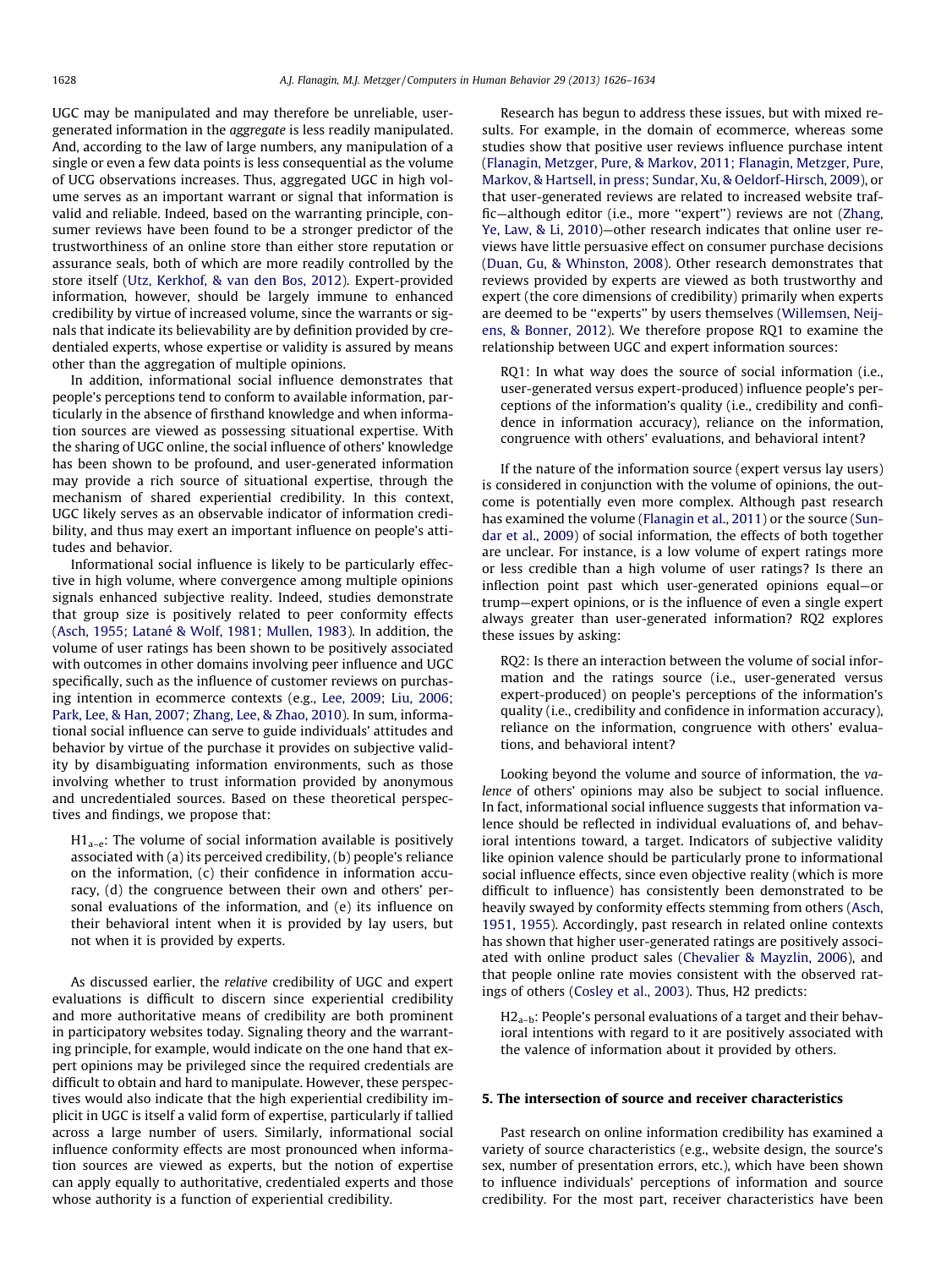ignored despite evidence demonstrating that Internet users vary greatly in their relation to information online, which has implications for how individuals perceive and interpret the social information available to them ([Del Giudice, 2010\)](#page-8-0). The perceived credibility of information sources is best understood, however, as a function of the nature of the source, coupled with the unique perspective of the information consumer or receiver according to their individual characteristics. For example, people's knowledge or experience may influence the extent to which they understand a particular signal or warrant and may therefore impact their credibility judgments. More specifically, the ability to understand the warranting value of a signal (e.g., the extent to which a piece of information might be successfully manipulated) may be influenced by the knowledge a person has about how that information is derived, suggesting that warrants or signals may not be interpreted uniformly by all information receivers.

Indeed, the warranting and signaling capacities of UGC may be amplified as users' own knowledge of social information provision increases, for a number of reasons. First, the degree to which people's fears that UGC may be illegitimate may be assuaged by their own participation in UGC provision because those contributing their own information may be more likely to believe that UGC reflects objective opinions from ordinary users. Similarly, those contributing UGC more may be better able to understand the verity of UGC, and particularly how difficult ratings information is to fake in high volume. Finally, as people make it their habit to provide information to others in online venues, they may be prone to pay greater attention to such resources, and to make it their practice to treat such repositories as legitimate information tools.

Accordingly, signaling theory argues that signals can be ambiguous, and their interpretation may vary between individuals depending on their understanding of the factors guaranteeing a signal's honesty [\(Donath, 2011](#page-8-0)). Thus, different people may comprehend signals differently, based on their experiences, background, or group memberships. Indeed, in some cases, only those with particular experiences or backgrounds ("the initiated") can understand some signals accurately, or may understand them in ways that differ from people with other backgrounds or experiences [\(Donath, 2011\)](#page-8-0). Signaling theory thus demonstrates the necessity of considering the qualities of information receivers in conjunction with characteristics of the information source.

For these reasons, individuals' social information provision habits may constitute an important characteristic influencing the degree to which people perceive and interpret UGC information as legitimate and trustworthy. We therefore consider the influence of receiver characteristics on people's processing of source features by suggesting that information receivers' own proficiency with social information provision will moderate the effects of ratings source, volume, and valence on perceptions of credibility and confidence in information accuracy, reliance on ratings information, congruence with others' ratings, and behavioral intentions. This extension adds a new dimension to warranting theory by examining whether warranting cues are subject to individual differences, as articulated in H3, which states:

H3: The frequency of online information provision will moderate the proposed effects in H1–2 and RQ1, such that the effects will be more pronounced among people who provide greater amounts of online information.

[Fig. 2](#page-4-0) illustrates the hypothesized relationships in H1 -3.

## 6. Method

Internet users' evaluation of social information online was assessed by an experiment, in which a fictitious movie rating website was viewed by participants, who responded to a series of questions after exposure to the site.

#### 6.1. Sample and procedures

Because the target population for this study was Internet users, web-based survey techniques were used for stimuli presentation and data capture. Materials were administered to a random sample of U.S.-based adults with Internet access in October, 2011, by the professional research firm Knowledge Networks, using a probability-based panel of households representative of the entire U.S. population according to census data. 1207 participants completed the questionnaire in their own homes, at their convenience, thereby making their survey experience as naturalistic as possible. Fiftyone percent of the sample was female (49% male), the mean participant age was  $49$  (SD = 16.19; range = 18–93), and participants had 15 years (SD = 6.75) of Internet experience on average.

One randomly selected screenshot of a webpage constructed for the study from the fictitious site boxofficepicks.com was presented to each participant, followed by questions about the web page they viewed. The pages depicted ratings of a new movie that, although not yet released at the time of the study, was portrayed as being in theatres. The webpage stimuli varied by (a) the movie rating (low, medium, or high, indicated by various values on a 10-point scale), (b) the source of the rating (movie-goers or expert movie critics), and (c) the volume or number of ratings supplied (low, medium, and high), for a total of 18 experimental conditions.

#### 6.2. Measures

Rating source was primed by pre-exposure instructions and varied by the specific source indicated on the stimuli pages. Prior to exposure, participants were informed that they would see ''a webpage from boxofficepicks.com, a popular movie review website'' and, depending on the condition, that the webpage ''shows a movie rating supplied by people who have seen the movie themselves and have provided their own rating of the movie through this website'' or, alternatively, that the webpage ''shows a movie rating supplied by expert movie critics who work for major newspapers, magazines, news services, or television shows.'' The page that each participant viewed varied by the attributed information source accordingly.

Pages also indicated a low, medium, or high volume of ratings, where specific values in these categories varied according to whether they were portrayed as coming from users or experts. The exact number of ''low,'' ''medium,'' and ''high'' values differed between the expert and user conditions since expert ratings are considerably less common than user ratings. Pretests of this variable with a sample separate from that used in this study—initially informed by interviews and open-ended queries, then confirmed by responses to experimental stimuli—indicated the optimal values for the low, medium, and high number of ratings conditions that were used in the study (1, 3, and 26, for expert critic reviews and 1, 26, and 357 for user-generated reviews). Movie ratings ranged on a 10-point scale from low (2 of 10), to medium (5 of 10), to high (9 of 10). [Fig. 1](#page-4-0) shows a sample page from the study, with a user-generated rating of 5, originating from a high number of layperson reviewers.

Perceived credibility was composed of the mean of (a) the extent to which participants indicated they would trust the ratings information provided and (b) how credible they found the ratings information to be ( $r = .65$ ,  $p < .001$ ;  $M = 2.86$ ,  $SD = .78$ ). Reliance on the information was derived by the degree to which participants indicated they would rely on the ratings information provided to help them decide whether to see the movie  $(M = 2.77, SD = .95)$ . Confidence in information accuracy was assessed by asking people the degree to which they were ''confident that the ratings information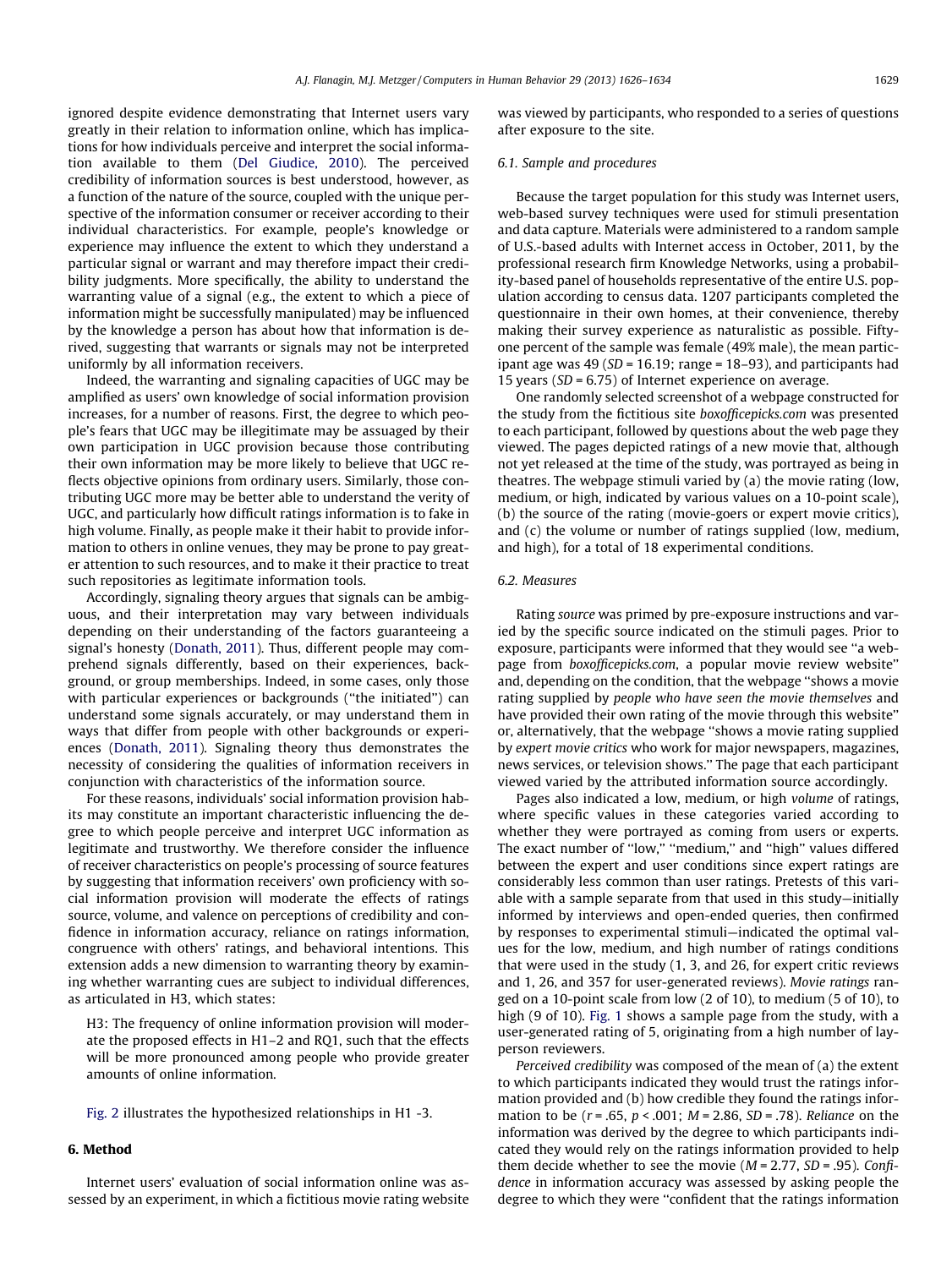<span id="page-4-0"></span>

Fig. 1. Example stimulus page.

provided on this webpage is an accurate reflection of this movie's quality" ( $M = 2.73$ ,  $SD = .84$ ). In the context of this study, behavioral intentions were measured by the mean of (a) the extent to which subjects indicated they would be likely to see the movie in question, and (b) how interested they were in seeing the movie  $(r = .77, p < .001; M = 2.49, SD = .89)$ . All of these variables were measured on a 5-point Likert-type scale ranging from 1 = strongly disagree to 5 = strongly agree.

Congruence between a participant's and others' personal evaluations of the ratings information ( $M = 2.31$ ,  $SD = 1.81$ ) was assessed by taking the absolute value of the difference between the movie rating provided on the stimulus page they viewed and their response to a query to ''personally rate this movie on a scale of 1 to 10'' (which, considered alone, was the measure for personal evaluations of the movie;  $M = 4.91$ ,  $SD = 1.69$ ). In this manner, congruence scores closer to 0 indicate higher congruence between



self-generated information and information generated by presumed website users online.

Online information provision was assessed by the extent to which people reported using a host of social information provision opportunities online. Respondents indicated (from  $1$  = "never" to  $5$  = "very often," excluding responses when they did not know what the tool was) the extent to which they wrote or post information on (a) blogs, (b) online groups or forums, (c) microblogs (e.g., Twitter), (d) social question and answer sites, and (e) wikis, as well as how often they provide (f) ratings, written reviews, or testimonials, and the degree to which they (g) look to see where others have ''checked in'' using location-based mobile applications. The mean of these items constituted the measure of online information provision  $(M = 1.42, SD = .57;$ Cronbach's alpha = .84).

Relevant control variables, used as indicated in the Results, included how often participants ''watch movies like this one''  $(M = 2.51, SD = .91)$  and the degree to which they assessed their taste as similar to those from whom the ratings they viewed had originated (either movie-goers or movie critics; M = 2.59,  $SD = .84$ ), both of which were measured on 5-point scales similar to the variables defined above.

## 7. Results

Hypothesis 1. The first hypothesis predicted that, when exposed to user-generated input, the volume of movie ratings will act as a signal or warrant, or as an indicator of subjective reality, such that as the volume increases people will demonstrate greater levels of (a) perceived information credibility, (b) reliance on the information, (c) confidence in information accuracy, and that (d) the congruence between their own and others' personal evaluations of the information and (e) its influence on their behavior will increase. MANCOVA analyses, controlling for how often participants watched movies like the one used in the stimulus and the degree to which their movie taste is similar to those whose ratings they viewed, showed that among those exposed to user-generated ratings there was a significant multivariate effect of the volume of rat-Fig. 2. Illustration of hypothesized relationships in H1–H3. ings, Wilks's lambda = .92,  $F(10,1116) = 4.83$ ,  $p < .001$ , partial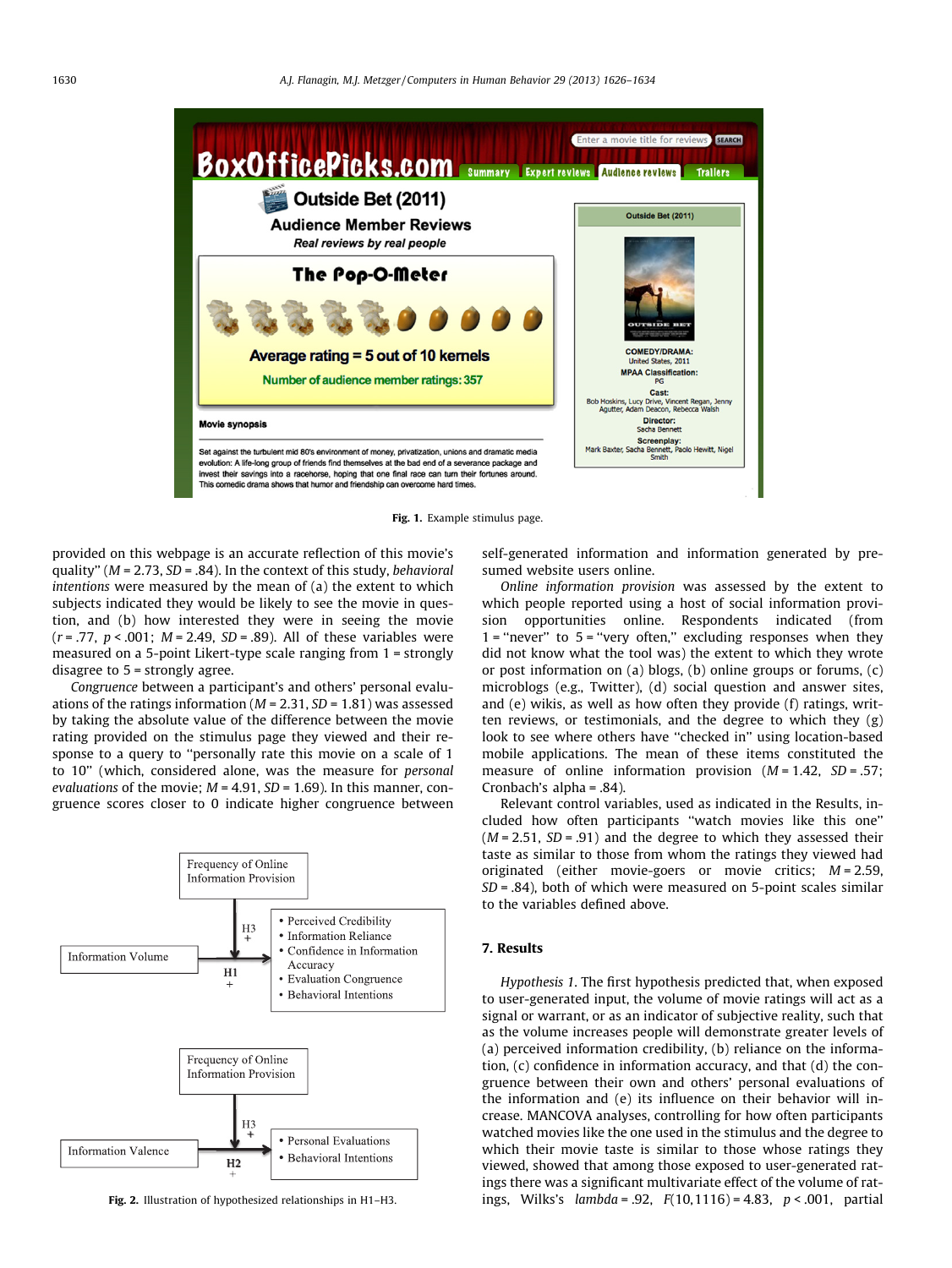$\eta^2$  = .04. Univariate follow-up tests showed significant differences across ratings volume for credibility perceptions,  $F(2,562) =$ 19.21,  $p < .001$ , partial  $n^2 = .06$ ; confidence in the accuracy of the ratings,  $F(2,562) = 8.62$ ,  $p < .001$ , partial  $\eta^2 = .03$ ; reliance on the ratings viewed,  $F(2,562) = 9.91$ ,  $p < .001$ , partial  $\eta^2 = .03$ ; and the congruence with others' ratings,  $F(2,562) = 3.84$ ,  $p < .05$ , partial  $\eta^2$  = .01. For congruence, the low (*M* = 2.43) and medium  $(M = 2.47)$  volumes differed from the highest volume of ratings  $(M = 2.02; p < .05;$  higher values indicate greater disagreement), but not from one another. Values for credibility, confidence, and reliance within the lowest volume of ratings ( $M = 2.56$ ,  $M = 2.48$ , and  $M = 2.47$ , respectively) differed from those in the medium  $(M = 2.94, M = 2.81, and M = 2.83, respectively; p < .001)$  and high levels ( $M = 2.95$ ,  $M = 2.75$ , and  $M = 2.81$ , respectively;  $p < .001$ ), which did not differ from one another. A similar MANCOVA analysis of only subjects who were exposed to the expert movie ratings showed no effect for ratings volume (multivariate effect  $p = .10$ ; although there were significant univariate effects for credibility and confidence).

Thus,  $H1_{a-d}$  were largely supported (though  $H1_e$  was not): as subjects viewed higher volumes of ratings originating from fellow movie-goers their perceived credibility of, reliance on, and confidence in those ratings increased, as did the congruence between their own ratings and those to which they were exposed, though this did not occur for users exposed to expert ratings. Results also suggest that these effects may be curtailed by a ''ceiling effect,'' where values within the medium to high volume conditions were perceived as similar to one another.

Research Questions 1 and 2. Research Questions 1 and 2 were analyzed using SPSS's GLM procedure. A 3 (rating volume: low, medium, high)  $\times$  2 (rating source: users vs. experts) MANCOVA was conducted with perceived credibility, reliance, confidence, congruence, and behavioral intentions as the dependent variables, while controlling for how often participants watched movies like the one used as the stimulus and the degree to which subjects' movie taste is similar to those whose ratings they viewed.

Results showed that the multivariate interaction effect was significant, Wilks's  $lambda = .98$ ,  $F(10,2264) = 2.41$ ,  $p < .01$ , partial  $\eta^2$  = .01. In addition, there were significant multivariate main effects of the volume of ratings, Wilks's lambda = .96,  $F(10,2264) = 4.20, p < .001$ , partial  $\eta^2 = .02$ ; and of the source of ratings, Wilks's *lambda* = .98,  $F(5,1132)$  = 3.63,  $p < .05$ , partial  $\eta^2$  = .02, on the dependent variables.

Regarding the interaction, univariate tests demonstrated a significant interaction effect between ratings volume and ratings source for credibility,  $F(2,1136) = 4.40, p < .05$ , partial  $\eta^2 = .01$ , reliance,  $F(2,1136) = 3.78$ ,  $p < .05$ , partial  $\eta^2 = .01$ , and congruence,  $F(2,1136) = 4.76$ ,  $p < .01$ , partial  $\eta^2 = .01$ , but not for confidence or behavioral intention. Focused MANOVA tests were used to identify the precise nature of the interaction effects. Significant differences on credibility emerged when the ratings volume was low: a low volume of ratings originating from other users was seen as significantly less credible ( $M = 2.53$ ) than when a low volume of ratings came from experts ( $M = 2.78$ ),  $F(2,1186) = 25.03$ ,  $p < .05$ . No other mean differences on credibility were significant. Reliance showed a similar pattern, such that a low volume of ratings originating from other users was seen as significantly less reliable  $(M = 2.43)$ than when a low volume of ratings came from experts  $(M = 2.76)$ ,  $F(2,1182)$  = 12.97,  $p < .001$ . By contrast, for congruence between the participant's own rating of the movie and the rating they viewed in the stimulus, significant differences were found at only the high volume level,  $F(1,1171) = 6.19$ ,  $p < .01$ , with a marginal effect at the medium volume level,  $F(1,1171) = 3.40$ ,  $p = .07$ , and no differences at the low volume level,  $F(1,1176) = .49$ ,  $p = .48$ ). In this case, subjects who saw a high number of ratings from fellow users showed greater congruence ( $M = 2.00$ ) than participants who saw a high number of ratings from experts  $(M = 2.44)$  (note that lower scores indicate greater congruence).

Regarding the main effect for ratings volume, univariate followup tests showed significant effects for credibility perceptions,  $F(2,1136) = 19.67, p < .001$ , partial  $\eta^2 = .03$ ; confidence in the accuracy of the ratings,  $F(2,1136) = 10.30, p < .001$ , partial  $\eta^2 = .02$ ; and reliance on the ratings viewed,  $F(2,1136) = 8.45$ ,  $p < .001$ , partial  $\eta^2$  = .02; but not for behavioral intentions or congruence with others' ratings. Post hoc tests showed that values for credibility, accuracy, and reliance are significantly lower in the low volume conditions than in the medium and high ratings volume conditions, but that medium and high volume values do not differ on these factors. Thus, as ratings volume increases so too do perceptions of information credibility and accuracy, as well as reliance on that information, though there is no perceived difference between medium and high volume levels on these factors.

Regarding the main effect for source (experts versus users), univariate follow-up tests also showed significant effects for credibility perceptions,  $F(1,1137) = 9.60$ ,  $p < .01$ , partial  $\eta^2 = .01$ ; confidence in the accuracy of the ratings,  $F(1,1137) = 9.03$ ,  $p < .01$ , partial  $\eta^2 = .01$ ; and reliance on the ratings viewed in deciding whether to see the movie,  $F(1,1137) = 16.86$ ,  $p < .001$ , partial  $\eta^2$  = .02; but not for behavioral intentions or congruence with others' ratings. Post hoc tests showed that values for credibility, accuracy, and reliance are significantly lower in the user-generated information conditions than in expert provided information conditions.

Hypothesis 2. Hypothesis 2 predicted that social information in the form of numeric movie ratings will be positively associated with (a) people's behavioral intentions and (b) their personal movie evaluations (i.e., their own rating). H2 was tested via a one-way MANCOVA, with valence of ratings as the independent variable and behavioral intent and personal rating as the dependent variables. As before, the frequency of watching movies like the one used in the stimuli and the degree to which subjects saw their tastes as similar to raters' taste in movies were controlled in the analysis. Results showed a significant multivariate main effect on the dependent variables for ratings valence, Wilks's lambda = .92,  $F(4,2304) = 24.20, p < .001,$  partial  $\eta^2 = .04$ . Follow up univariate tests indicated a significant effect for personal ratings of the movie,  $F(2, 1153) = 48.77$ ,  $p < .001$ , partial  $\eta^2 = .08$ , and for behavioral intention,  $F(2, 1153) = 3.72$ ,  $p < .05$ , partial  $\eta^2 = .01$ . Personal ratings increased as rating increased from 2 out of  $10$  ( $M = 4.34$ ), to 5 out of 10 ( $M = 4.96$ ), to 9 out of 10 ( $M = 5.45$ ), and the three means differed significantly from each other at  $p < .001$ . Behavioral intent was higher when the rating was 9 of 10  $(M = 2.58)$  than when the rating was 2 of 10 ( $M = 2.38$ ). Thus, the data largely support  $H2_{a-b}$ .

Hypothesis 3. The last hypothesis sought to explore the effects of individuals' online information provision behaviors on the relationships examined in H1–2 and RQ1. Hierarchical multiple regression analyses were used to test H3. Multiplicative terms were constructed to test the interaction between information provision and each independent variable (i.e., rating volume, rating source, and rating valence). The same two control variables as before were entered in the first block, and the interaction term was entered afterward to determine if it explained additional variance beyond the controls, across each of the dependent variables in the study. Where interactions were significant, further tests probed the specific nature of the interaction. Bonferroni corrections were applied in all analyses to maintain experimentwise error at .05. This analytic strategy was used to re-examine H1–2 and RQ1, as proposed by H3.

In terms of the relationships implicating ratings volume examined in H1, the degree to which participants provide information online interacts with the volume of ratings, on behavioral intent,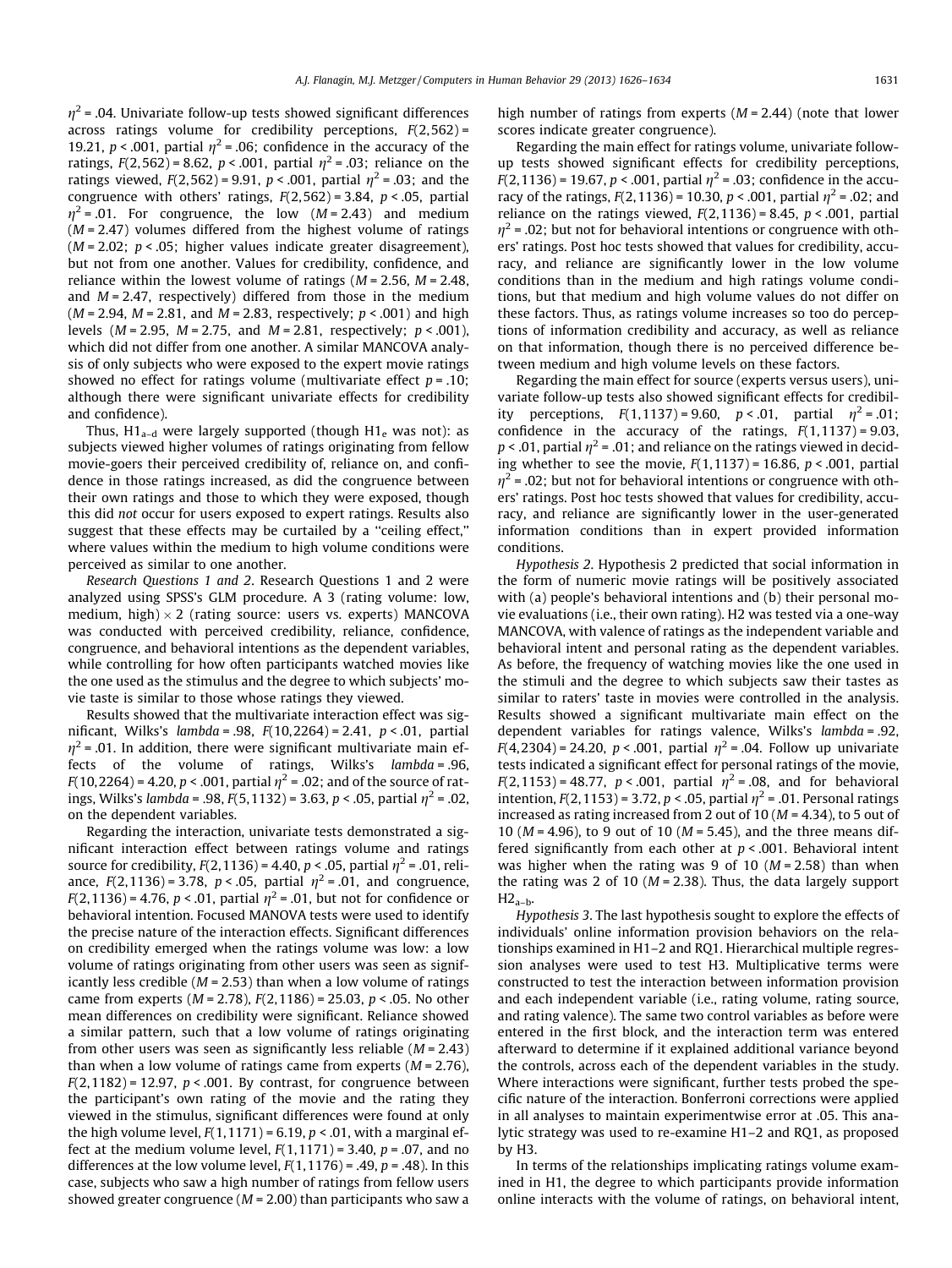#### Table 1

Results of Hypothesis 3 for information provision habits.

|                                                | Omnibus test |           | F change   | $R^2$ change | b       | se   | B       |                      |
|------------------------------------------------|--------------|-----------|------------|--------------|---------|------|---------|----------------------|
|                                                | Overall F    | Adj $R^2$ |            |              |         |      |         |                      |
| Set 1: Information provision habits by volume  |              |           |            |              |         |      |         |                      |
| Behavioral intent                              | 179.24       | .483      | $8.04*$    | .007         | .044    | .016 | .086    | $2.84^{\degree}$     |
| Credibility                                    | 46.68        | .197      | $35.10$ ** | .049         | .102    | .017 | .224    | $5.93$ **            |
| Reliance                                       | 41.97        | .177      | $21.10$ ** | .030         | .100    | .022 | .176    | $4.59$ **            |
| Confidence                                     | 26.73        | .120      | 11.43'     | .018         | .067    | .020 | .134    | 3.38                 |
| Congruence                                     | 7.83         | .024      | 4.18       | .007         | $-.089$ | .043 | $-.086$ | $-2.05$              |
| Set 2: Information provision habits by source  |              |           |            |              |         |      |         |                      |
| Behavioral intent                              | 458.62       | .544      | 5.84       | .002         | .037    | .015 | .048    | 2.42                 |
| Credibility                                    | 80.32        | .171      | 13.50**    | .010         | .060    | .018 | .099    | 3.68                 |
| Reliance                                       | 82.33        | .176      | $17.48$ ** | .013         | .080    | .022 | .112    | $4.18$ <sup>**</sup> |
| Confidence                                     | 49.67        | .113      | $9.54$ **  | .007         | .056    | .020 | .086    | $3.09$ **            |
| Congruence                                     | 5.55         | .008      | .03        | .000         | $-.010$ | .046 | $-.005$ | $-.18$               |
| Set 3: Information provision habits by valence |              |           |            |              |         |      |         |                      |
| Behavioral intent                              | 463.66       | .548      | $12.83$ ** | .005         | .037    | .010 | .072    | $3.58$ **            |
| Personal rating                                | 162.58       | .299      | 98.32**    | .061         | .242    | .024 | .248    | $9.92$ **            |

Note:

Test is significant at  $p < .01$  with Bonferroni corrections.

\*\* Test is significant at  $p < .001$  with Bonferroni corrections.

perceived information credibility, reliance on the information, and people's confidence in the accuracy of ratings (though not on opinion congruence). These results are shown in Table 1 in the ''Set 1'' row. Further analyses of the interactions show that those with higher levels of information provision tended to exhibit higher values on behavioral intent, credibility, reliance on rating information, and confidence in the accuracy of ratings, supporting the underlying contention of H3 that effects in this study are more pronounced for those more conversant in the provision of social information via online sharing tools.

With regard to the impact of information provision on the relationships implicating rating source (UGC versus expert) in RQ1, results show that participants' social information provision habits interact with rating source on their perceived credibility of the information, reliance on ratings information, and confidence in the accuracy of ratings (see the ''Set 2'' row of Table 1). Those more steeped in social information provision tend to see slightly fewer differences between expert-generated information and UGC (on credibility, information reliance, and confidence, as noted above), compared to those who provide social information less actively. These results are consistent with H3.

For the relationships examined in H2, which assessed the effects of rating valence on behavioral intentions and participants' personal movie rating, there was a significant interaction effect between ratings valence and information provision habits, for behavioral intention and for personal rating of the movie, as shown in the ''Set 3'' row in Table 1. Those who provide social information more are more likely to intend to see the movie and to rate movies similar to others' ratings, compared to those who provide information themselves less often. Stated differently, as online information provision increased, participants' personal ratings comported even more strongly with the rating they saw on the stimulus page and their behavioral intentions were affected as well. Across all analyses, the data provide considerable support for H3.

#### 8. Discussion

One consequence of the recent rise in user-generated content online is the co-existence of the credentialed authority of experts alongside the experiential credibility of typical Internet users. Against this backdrop, and while also considering cues in online contexts about information volume and valence, we examined the perceived credibility of, reliance upon, and confidence in expert-provided information and UGC, focusing on how this information shapes people's opinions, their congruence with others' opinions, and their behavioral intentions. We invoked theoretical perspectives that consider how users interpret available source cues in light of the social influences that act on their information processing and tested our hypotheses by an experiment with a representative sample of Internet users in the U.S., the results of which were generally supportive of these perspectives, while also indicating important ways to extend them.

For example, as shown in Hypothesis 1, the volume of social information provided by others is positively related to its perceived credibility, people's reliance on it, their confidence in its accuracy, and the congruence between subjects' own ratings and those to which they were exposed. Consistent with warranting and signaling theories, which suggest that the aggregated opinions of lay users should guard against perceived manipulations and therefore be perceived to be more credible—whereas information originating from experts should be immune to volume effects because their authority adheres in their credentials—these results held when people viewed ratings information from other users, but not from experts. The signal or warrant of UGC volume, however, appears not to be unlimited, as demonstrated by the apparent ceiling effect where a medium number of user-generated opinions produced the same effect as a high volume of opinions.

The results of H1 also support informational social influence's observation that people rely on available cues to establish subjective validity under ambiguous circumstances and are consistent with research that finds greater conformity effects as group size increases. That said, theories of informational social influence remain relatively silent about the precise mechanisms by which influence occurs. Signaling theory ([Donath, 2007\)](#page-8-0) and the warranting principle [\(Walther & Parks, 2002\)](#page-8-0), however, provide some purchase on precisely how informational social influence might operate in information-rich environments online. It appears that people treat high information volume as a signal or warrant that drives information trust: as information is aggregated in high volume, it is more difficult to fake and is less susceptible to individual raters' subjective biases. Its influence is therefore amplified. Even expertise itself can be signaled by aggregated user opinions: expert reviewers who are endorsed by a multitude of users, rather than those that are self-proclaimed, derive boosts in perceived credibility [\(Willemsen et al., 2012\)](#page-8-0). Overall, these findings suggest that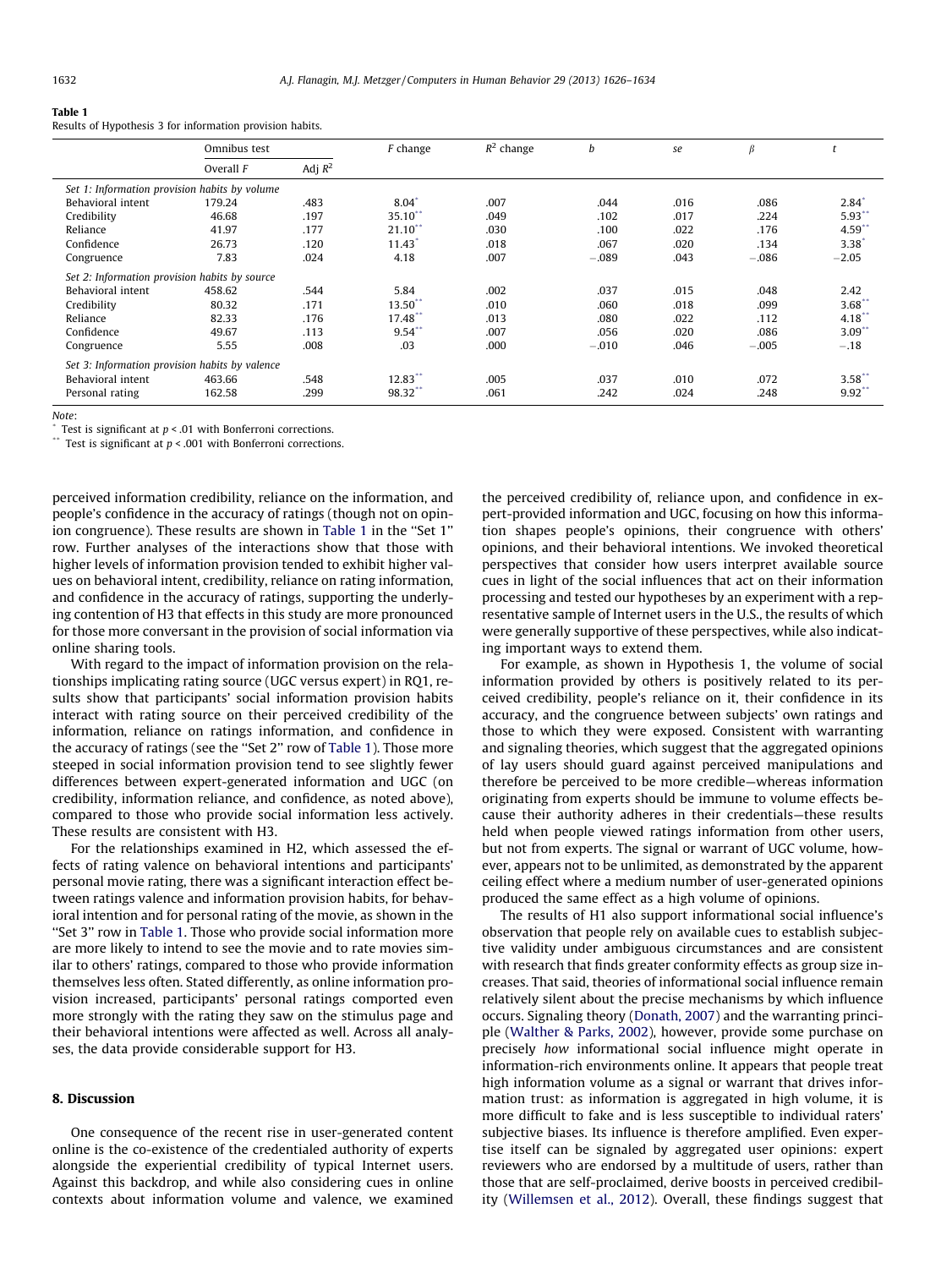informational social influence may operate through processes of warranting/signaling, suggesting a more complete portrait of the processes by which people are influenced by social information online. Further research, however, is required to validate this newly proposed relationship and should, in particular, examine the degree to which users are actually aware of the warranting value of informational cues, which is implied, but not measured directly, in this study.

Informational social influence processes were also seen to operate in the context of information valence (as demonstrated in H2), where movie ratings to which participants were exposed co-varied with their own ratings of the same movie and their intention to see the movie, consistent with past research [\(Cosley et al., 2003](#page-8-0)). These effects were more pronounced among people higher in social information provision, whose personal ratings aligned even more strongly with the rating they saw on the stimulus page (as demonstrated in H3). Together, these results suggest how prone people can be online to the influence of social information, perhaps particularly when they are not terribly motivated to exert a great deal of effort toward a goal. Indeed, increasing evidence on the evaluation of information credibility suggests that under such circumstances people are quite likely to rely on heuristic strategies to make information evaluations ([Hilligoss & Rieh, 2008; Metzger, Flanagin, &](#page-8-0) [Medders, 2010; Sundar, 2008\)](#page-8-0). Findings from this study add to this idea the notion that those with relevant experience or expertise with social information tools might be particularly prone to this strategy.

A key motivation for this study was to examine the ambiguity surrounding the credibility of UGC and expert-generated content online. In some ways, findings from this study clarify these distinctions, while in other ways they merely raise further questions. For example, findings from RQ1 showed participants were influenced by whether movie ratings originated from fellow users or from expert movie critics, such that ratings from other users were consistently judged as less credible, less accurate, and to be relied on less than ratings from expert movie critics. This indicates that traditional notions of source expertise (e.g., credentialed authorities) are still influential in people's judgments of information quality, exceeding experiential credibility.

However, results of RQ2 showed that source interacted with the volume of ratings in three ways: experts are seen as more credible than lay users at a low volume of ratings; people are more willing to rely on expert ratings than UGC when a low volume of ratings is available; and the congruence between people's own and others' ratings at high volume is greater when the source is other users, versus experts. Together, these findings suggest that low information volume favors experts, whereas high information volume favors users. Once again, social informational influences, combined with warranting/signaling perspectives, appear to be at work here. People's perceptions conform to available information, but absent sufficient signals or warrants they rely on credentialed information. When such signals or warrants are present, however—such as when there is a high volume of ratings—UGC can equal, or even trump, expert information. Nonetheless, though suggestive, these findings do not definitively answer the question of whether UGC or expert information is more credible and influential. To resolve this may require a head-to-head test of the influence of UGC and expert opinions, where users are simultaneously exposed to each, in order that they must make direct, comparative cognitive evaluations. Our experimental design, however, did not allow for this.

Results also largely support the assertion (in H3) that the effects found in this study are more pronounced for those people who are more conversant and comfortable with the use of social information sharing tools. Participants who were more immersed in online information provision (a) tended to exhibit higher values on many of the outcome measures in this study in the directions hypothesized, (b) tended to perceive a smaller gulf between expert- and user-generated information, and (c) were more influenced by the rating on the stimulus page, compared to participants who were less active social information providers themselves. Looking across the analyses for H3, it is clear that the receiver characteristic of online information provision influenced people's evaluation of, trust in, and usage of social information online.

These results have important implications for theories of social influence. First, they add further evidence that informational social influence operates in the context of social media generally, but more importantly they suggest that theory in this area should be extended by posing differential effects for more active social media users since these people may be more influenced by social information than others. Second, research in information evaluation usually focuses on source characteristics (e.g., source credentials or qualifications) rather than on information receiver characteristics or skills which, when included, tend to be studied largely independent of source characteristics (e.g., [Hargittai, Fullerton,](#page-8-0) [Menchen-Trevino, & Thomas, 2010](#page-8-0)). Informational social influences, however, have been shown to vary according to cultural ([Bond & Smith, 1996\)](#page-8-0) and individual differences [\(Cialdini, Wosins](#page-8-0)[ka, Barett, & Gornik-Durose, 1999\)](#page-8-0), suggesting that they may affect individuals to varying degrees depending on factors like differences in personality, attitudes, or past experience. Accordingly, findings from this study suggest that receiver characteristics are important, both independently and in conjunction with social information source features since they affect people's ability to understand signals. In fact, the results of H3 suggest an extension of warranting theory by showing the importance of receiver characteristics as a factor in how individuals interpret, and thus may be affected by, warranting cues. To date, research invoking the warranting perspective has not focused on the degree to which individuals perceive the warranting value of information. Consequently, receiver characteristics should be more fully integrated into theories of social information processing, information evaluation, and social influence.

Considered in their entirety, the results of this study demonstrate that people attend to the substantial information resources provided to them online by others, which are influential in shaping their opinions, attitudes, and beliefs, particularly when available cues align to establish the trustworthiness of the information through consensus or when information consumers themselves are especially active in social information provision. As even greater amounts of social information accumulate online over time, and as people become more accustomed to obtaining and producing user-generated information via social media themselves, it is likely that the factors explored in this study will become more important to understand, even as the challenge of doing so will be amplified by their continuing evolution. For researchers, this suggests the ongoing need to decipher the dynamic influences on information consumption online, including factors beyond those considered here, such as the nature of the information under consideration, the cognitive orientation of information consumers, differences in relevant attitudes and personality traits, and the critical role of information context. Importantly, it also demands that researchers continue to refine the theories that help to account for these processes, since these constitute the contributions that will endure, even as the specific tools of social information evolve.

#### Acknowledgments

The authors thank the John D. and Catherine T. MacArthur Foundation for their support of this work, and Ethan Hartsell, Alex Markov, and Rebekah Pure for their contributions to this research.